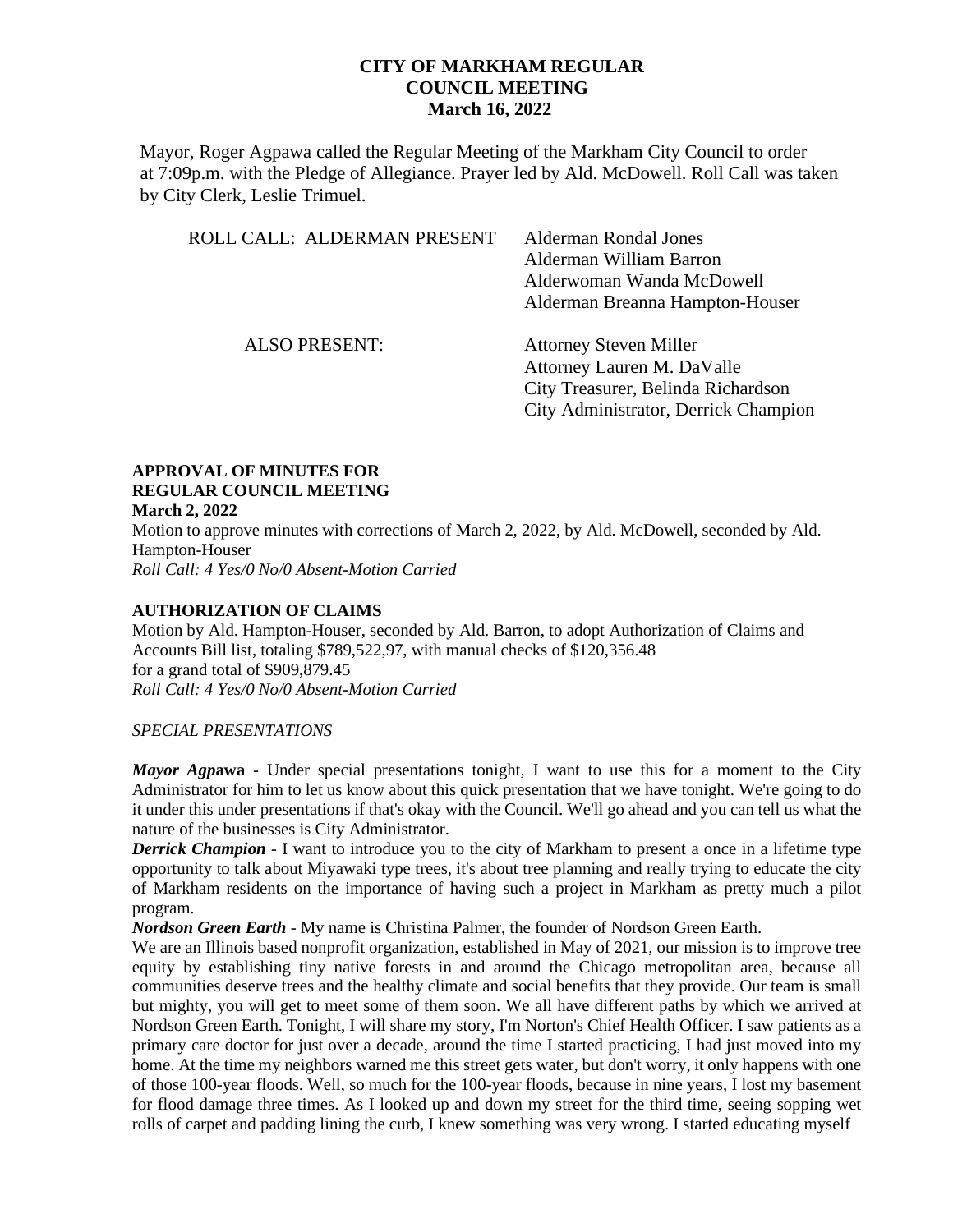and learned that climate change had led to increased temperatures and subsequent increases in rainfall. I also learned that every concrete foundation and asphalt driveway or parking lot that replaced trees and grass, further limited the earth's ability to absorb that rainfall. We got our basement fixed up and upgraded our sump pumps, but it made me think we've been lucky to only lose our basement because people in other parts of the country had lost their entire homes to floods. That was when I began to see climate change as something that can really impact a person's mental and physical health. Fast forward to 2020 Christine Hernandez right behind me, our founder asked me to join her as she created Norton Green Earth Foundation, our mission was forged when several of the issues we cared about began to intersect during the pandemic. In March 2020 when major paths in the city were closed due to COVID. We noticed a clear discrepancy and access to trees based on zip code and felt its impact. This is tree equity, since that Nordson Green Earth Foundation has grown into a group of highly engaged deeply connected local friends who have watched both the pandemic and climate change, expose and exacerbate long standing inequities in our society while highlighting the importance of outdoor space. In addition, historic disinvestment in some Chicago community has left them with fewer trees and therefore more vulnerable than others to the effects of climate change. Our team compiled a cornucopia of evidence showing how trees improve mental and physical health. Many of you know these pieces of evidence, their leaves clean the air and deflect traffic noise, their roots purify water and prevent flooding. Trees in your homes lower utility costs by providing shade and insulation, trees reduce our levels of anxiety and aggression by lowering our stress hormone levels. All this data convinced us that trees are a matter of health equity, and that because trees contribute to a functioning and healthy society, trees are actually infrastructure.

Nordson also understands that how we plant trees is as important as where we plant them. For this reason and others Nordson employs the Miyawaki method for tree planting devised by Japanese botany Professor Akira Miyawaki in the 1970s the method has been called the quote secret weapon against climate change because it results in a forest that is self-sustaining in three years and mature in just 20. Over a quarter conventional urban tree plantings lead to tree cuts in five to nine years. Often when cities plant trees they're thought of as ornaments, however, trees do best when we think about them as one part of a rich ecosystem in which their survival hinges on interrelationship with soil bacteria, fungi, pollinators and other nearby plants. The Miyawaki method involves planting young native plants and enrich soil climate change. has also affected our biodiversity. We're seeing losses of bumblebees, migrating birds and other species. Studies have shown Miyawaki forests to increase biodiversity by nearly 20 times over conventional treatment. Imagine seeing your kids or other neighborhood children having more opportunities to chase butterflies, listen to bird songs and dig their fingers into the healthy soil of a forest. Miyawaki forests are perfect because they can be planted anywhere even in areas as small as a one car park. Professor Miyawaki and his students successfully planted these forests all over Europe and Asia. Over the past three years, a few Miyawaki forests have been planted in the US but so far, the method hasn't been used in Illinois yet. We are proud to share that Norton will plant the Chicago region's first new Aqua Forest adjacent to the Markham Cook County Courthouse on May 20 of this year. The forest is small, just 2540 feet and it's a pilot project, we hope to work with Markham residents and the mayor's office to gain feedback in our work and see how we can partner with all of you to increase tree canopy in the places that you would like to see it. So, we hope that you come and say hello and consider volunteering on May 20. We'd also love for a few Markham residents to be a part of our Southland committee. We're grateful to have one of the members of our committee here with us today. Ms. Howell is going to share her perspective shortly. But first, I want to turn it over to our founder Christine to introduce some of our other team members that have joined us today.

My name is Christine Hernandez., this is Michael Scott, this is my Ospreys from our junior board and Jane she was also at the vaccine clinic in Markham a few weeks ago.

*Scott -* I happen to be involved in the planting at Bridgeview courthouse, I met this wonderful group, and I asked the question, I'm a child of the Southland. My parents moved here early 50s believe me my biggest complaint has been that the Southland has been ignored for projects like this. I remember Markham when it was nothing I-57 wasn't even here. I look around now, I don't live in Markham, but it's still home to me.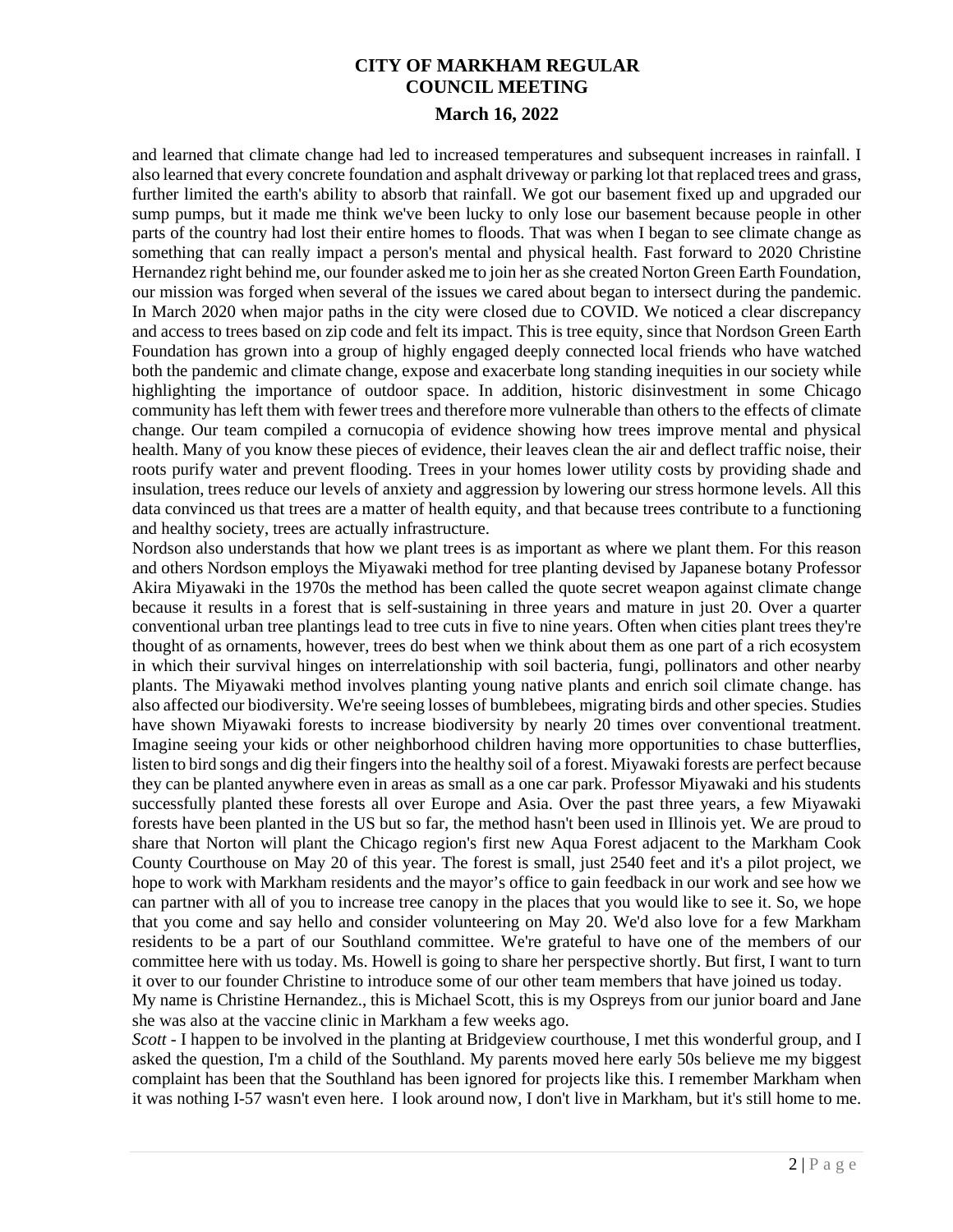I went to Canterbury junior high because that's what it was called back then. I am a Southland child. My concern is that we've been ignored, and I invited them to come out to the suburbs and provide us with some of these opportunities that other suburbs have gotten free of charge. So why should we not take advantage of the same thing? I just want to say that Milwaukee method has not that we know of been done in Illinois so we're very excited that this is the first Miyawaki forest in Illinois and hopefully you're all excited to and want to be part of it. We'll be around after to answer questions. And we also have some flyers.

*Mayor Agpawa* - I know that I'll come down and volunteer. I would just say that with what you're talking about tonight, it is very important.to the environment, definitely to our ecosystem and that and I think that unfortunately, we on the Council I bet we could all tell stories about trees that are not as nice as the one you are telling us about tonight. But it is important just as we've have a better relationship with our prairie here in the community. Our current community is becoming more prevalent than it's ever been. The awareness is growing, I would definitely like to be a part of that. I believe in some things that people don't believe about the ozone and all those things. I do know that trees are very important, it's just too bad, we have so many cottonwoods that's probably the only thing any of us on this board would say is that we just didn't get the good ones. So, but in any event, I'm sure that if the Council's has any questions and any comments, I know that I'll be there and I'm sure that some of us will come down and be supportive of what it can do for our community and help others to see it.

*Ald. Hampton-Houser* - My question is in reference to the particular type of trees; how big do they grow? How tall do they grow? How large are the roots, are they huge trees? Because that makes a difference,

*Christina* - The way we plant the Miyawaki method is it's planted in layers, and we mimic what a local forest looks like. So, the tallest layer is called the emergent trees and those are over 30 feet can be up to 30 feet tall. We've got the understory which are like 10 to 20 years old. Then we've got the shrubs and then we've got the perennial, the ground cover. We tried to do that in the ratio that mimics what Illinois forest would look like. We know Markham is the current capital of the prairie state and you guys have this wonderful prairie here and Nature Conservancy is here, but what Milwaukee is it's a forestation which means you were putting a forest where there might not have been one before and we definitely take into account the species like if we're going plant under a power line or something, we're not going to plant something really tall that's going to get in the way of that. The other thing would is if we plant them very close together so that the roots can talk to each other and there's a little bit of a survival of the fittest so not every single thing we plant is going to survive but the ones that do are going to be the strongest ones. We definitely don't want to plant something that you already have too much of, we want to stick to the native stuff and the stuff that isn't invasive like Maples We have some background in that and we have an arborist on our team too. Now. We're so lucky to have him and he's a native plant specialist too. We definitely talk, you know, to experts before we decide whatever we're going to plant and your point that you raised about cottonwood trees. You know what we've seen across the United States and really across the world is, you know, a lot of communities picked trees for various reasons, right availability of trees, how beautiful the trees might have looked when they're at their peak. But what looks at is planting trees that we know are going to survive. The goal is to have trees that will survive that are native to this area. What we've learned in our course and what our arborist tells us also, as we know that there's an abundance of certain trees planted in certain areas, and so we want to increase the diversity of trees in your community, and in any community, quite frankly, so that we're not seeing just this one type of species. Because when one species gets decimated from disease and pests that becomes very difficult to replace. So those are things that the Miyawaki method really focuses on avoiding. That's our goal if we're to put a forest in any community, our goal is for that community to have that forest for not just decades to come but centuries to come and so that it's there for the community, but the beauty of the Milwaukee method is, instead of taking 200 years to get a mature forest, it takes 20 and there's a lot of science behind that. The other beautiful thing that people did share is that you don't need large swaths of land to do it. You know, the benefits of those trees can present itself in in a tiny area. Our goal is to just present this information to you, answer any questions here from the community. How does the Markham community feel about trees? Are there areas that you would like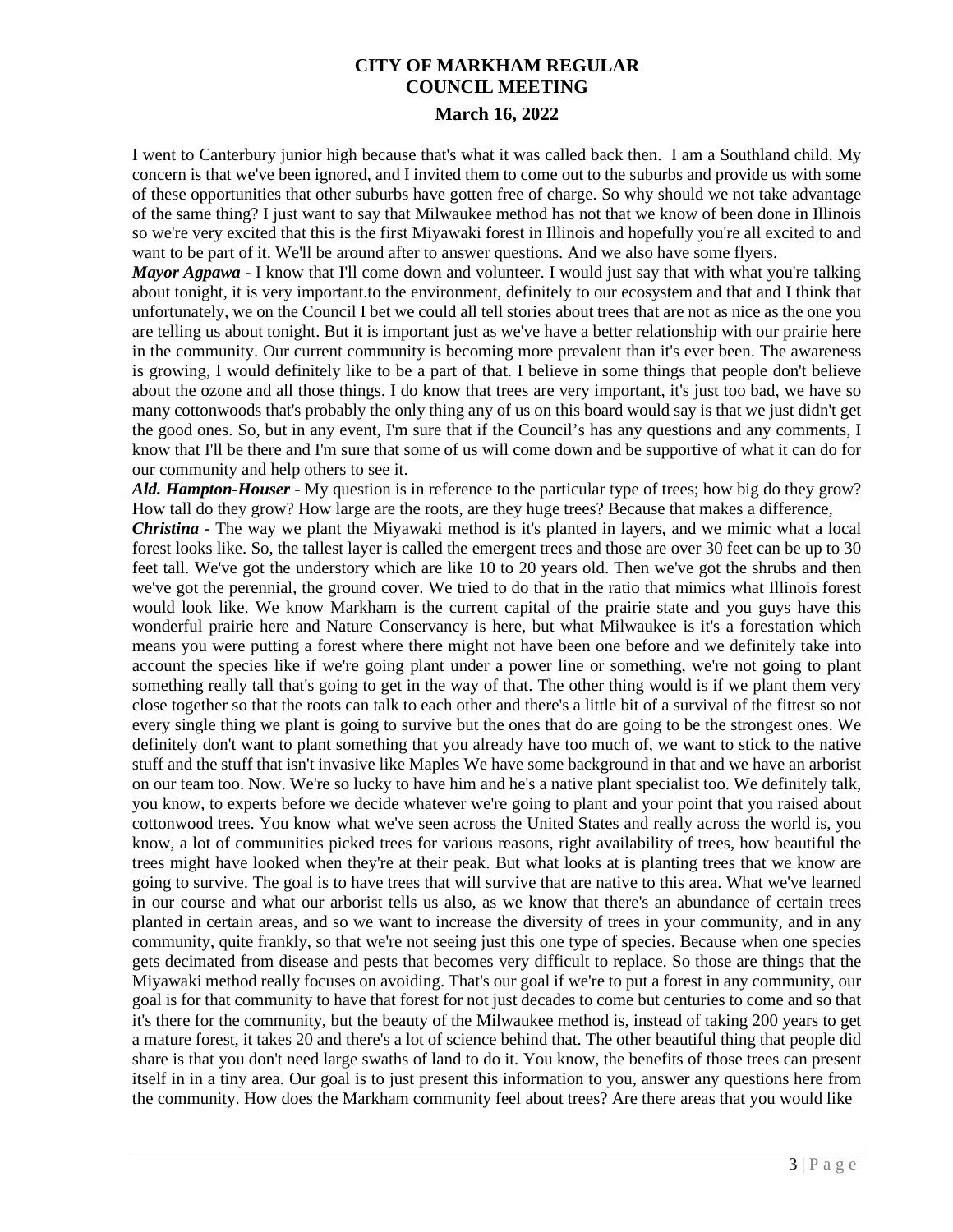to see trees is when we've been in contact with the school district, we spoke to Dr. Patterson and District 144 about their projects, where they're focusing on increasing science and technology, engineering and math opportunities for students. Where do trees fit into that? We believe that Markham has a lot to offer its community and we just want to be there to see how we can enhance that. We see the Markham as a thriving and vibrant community. We're also recruiting community members to join our planning committee. Marinelle is one of our founding members and we just like to engage with people who live here in Markham for them just to understand what the community needs are.

*Ald. Hampton Houser***-** Now you have an immediate partnership here with the Markham Sixth District Court is that correct?

*Nordson* - That's where this is going to begin., and then from there we can discuss different places in the future then. We'd love for all of you to come out and be a part of that project. We have information about it. We'll be talking about our digging day; we're going to be preparing the soil and then our planting day. We'd love for all of you to be there.

*Mayor Agpawa* - Alright, well, we'll definitely put the word out, Mr. Champions is the point of contact to *Ald. Hampton-Houser* -We have a date. Do we have a time?

*Nordson* - May 10, and  $11<sup>th</sup>$ , there's a lot of soil prep that goes into this, then the planting days and both are from nine to three.

### **CITY ATTORNEY'S REPORT**

Members of Council members of the public with respect to the city attorney's report, starting with a proposed resolution approving the extension and renewal of the Re-Proclamation and Declaration of a continued local state of emergency, within the City of Markham, and approving the Mayor's Determination Regarding Modifications to In-person Meetings in Response to the COVID-19 Pandemic, (March 16, 2022)

### **ADOPT RESOLUTION**

### **22-R-674**

Motion by Ald. Barron, seconded by Ald. McDowell, to adopt Resolution 22-R-674 A RESOLUTION APPROVING THE EXTENSION AND RENEWAL OF THE RE-PROCLAMATION AND DECLARATION OF A CONTINUED LOCAL STATE OF EMERGENCY WITHIN THE CITY OF MARKHAM AND APPROVING THE MAYOR'S DETERMINATION REGARDING MODIFICATIONS TO IN-PERSON MEETINGS IN RESPONSE TO THE COVID-19 PANDEMIC (March 16, 2022) *Roll Call: 4 Yes/0 No/0 Absent-Motion Carried* 

### **CLERK REPORT**

No report

### **MAYOR'S REPORT**

One of the things I wanted to mention tonight, it's about right out the gate I was wanting to still encourage people to continue to consider to be volunteers about different things that we can do in this community or being on a board. Contact the Mayor's office if you have interest to volunteer for different things in the community with the seniors and things like that, just let us know if you have interest for that. I do want to mention one thing about COVID, as things are starting to let up a little bit, I still keep my mask, I know that it's a preference for some people, but state and federal laws are changing about that, I just feel I would tell people to be cautious. I know that we still have that when you come in the building here for now, that could change but just wanted to mention that to people to be careful. I want to make a mention of Public Works, we're working on some thing's city wide as the weather breaks. Obviously once the snow melted and we had some good weather we could see just how much stuff was underneath that snow, they're getting out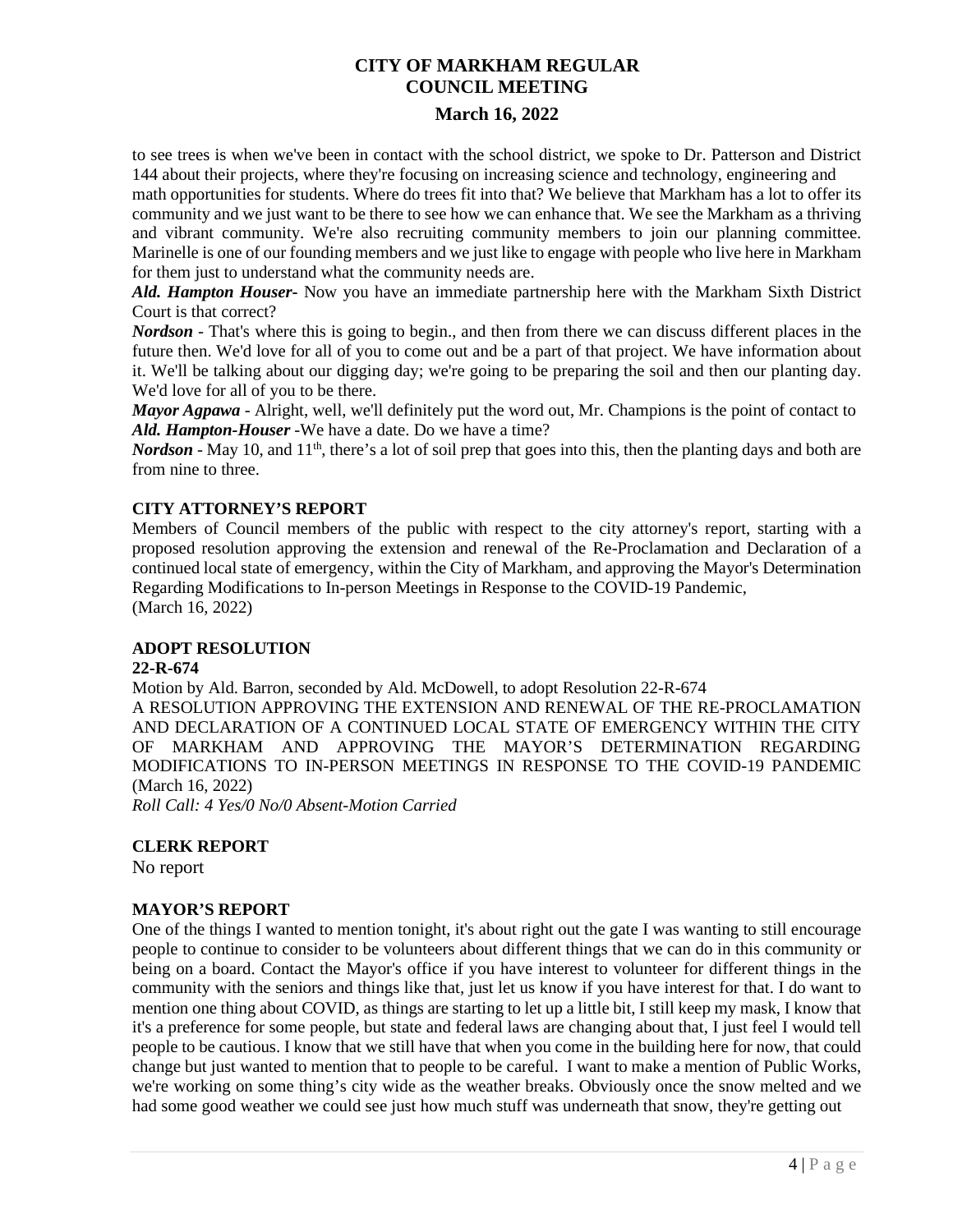there. Some places look very good when you go through town but we have some inner city, things that we need to address, we will ask them to get into the inner city a little bit more to help out but we definitely want to encourage our neighbors in our wards to participant and volunteer to go out and in their neighborhood, we're doing that as well, go and help out, but it's really incumbent upon them as well, to be a good neighbor. I think the snow might be gone, I'm hoping, we didn't take the plows off yet, but we'll see. Lastly, I'll just mention be prayerful as Ald. McDowell. mentioned for Ukraine and whenever we have trouble in the world or even locally, obviously we need to really be prayerful for where we're heading this summer hopefully with violence that we have some control about it. I know that I've met with other leaders and have met with the Governor's office. We've met with mayors in the region, about different things that we're trying to do. We just met with Kim Fox here at City Hall, a group of mayors here in the Southland about what happens with what we're going to do with prosecuting people. That's always a hot subject, but it's a variety of things that happen when it comes to crime and how it's dealt with. I'm going to go on the record to say I support this State's Attorney, I understand what the State's Attorney deals with because we've asked her to come and explain herself to myself and a group of mayors right in this room, but it wasn't the first time. So, we understand what's involved with dealing with prosecutions. A lot of people think that here's something that everybody can have an education about tonight, a lot of people think that the State's Attorney's office is responsible for electronic monitoring. Well, they don't have anything to do with that when someone gets out on electronic monitoring, that's up to a judge. A lot of people think that when it comes down to bail, it has something to do with the state's attorney, well, it doesn't, that's the judge's decision. So, we also are going to be meeting with the chief judge here in Chicago in the South County area, to talk with them about how they're dealing with bail and how they're dealing with monitoring and that type of thing. Because we have to have some answers about dealing with these things. Another thing we discovered with juveniles, so you have all these juveniles doing all this carjacking and all this crime, well, it isn't up to Kim Foxe's office and for the judges sometimes on how you deal with detaining a minor in a juvenile system. They have their own policies for dealing with them so who would have known that? When you finally know what is involved, not to mention, that it's incumbent upon this, myself and the other law makers sitting here, we have to make good policies and enforce policies from the police department to make sure that they are thorough in their jobs, so they have a case that they can prosecute. Anyway, as we head into hot months, it's important that everybody's aware of what leaders are doing. It's not just here in Markham, it's everywhere in the communities that we let them know that we need laws because the next step we were talking with the jail, some of the jails had gotten overcrowded doing COVID, they were letting people out on early release. They had the right for some of the lesser offenses that got them out. But that still you have someone who committed a crime, and they're back on the street pretty quick. We have to take it further from all of these people that we're talking about is talk to legislators about changing some of the laws. It is as hard as harsh it could be as it could be for some of the young people to have to go to jail might be better now for a little while than for them to lose their whole life. there's a balance that has to come out of it. Nobody wants to take the step to talk about what needs to happen, but we have to get ready for what's going to happen in society now with all the violence and things that we we've dealt with, civil unrest and things like that. So, it's prevalent on my mind and a lot of leaders about dealing with that actually, it's become prevalent in the Governor's race. Where that got one person running for Governor's, I'm tough on crime. Well, that's good, but we need answers for sure, we need action, because we have an innocent or a loved one can be harmed by this violence that's out here. I just wanted to mention that and that'll be the end of my report.

## **DERRICK CHAMPION – CITY ADMINISTRATOR**

First of all, I want to thank the Nordson Green Earth Foundation for coming up. I think Markham residents would be greatly appreciative of the efforts that you guys are doing. I'm a big fan. I know that we talked about green infrastructure in conversations that help mitigate flooding and those kinds of issues but we're a huge fan or Greenspaces. So, Markham is definitely on the move like the Ald. Hampton has always talked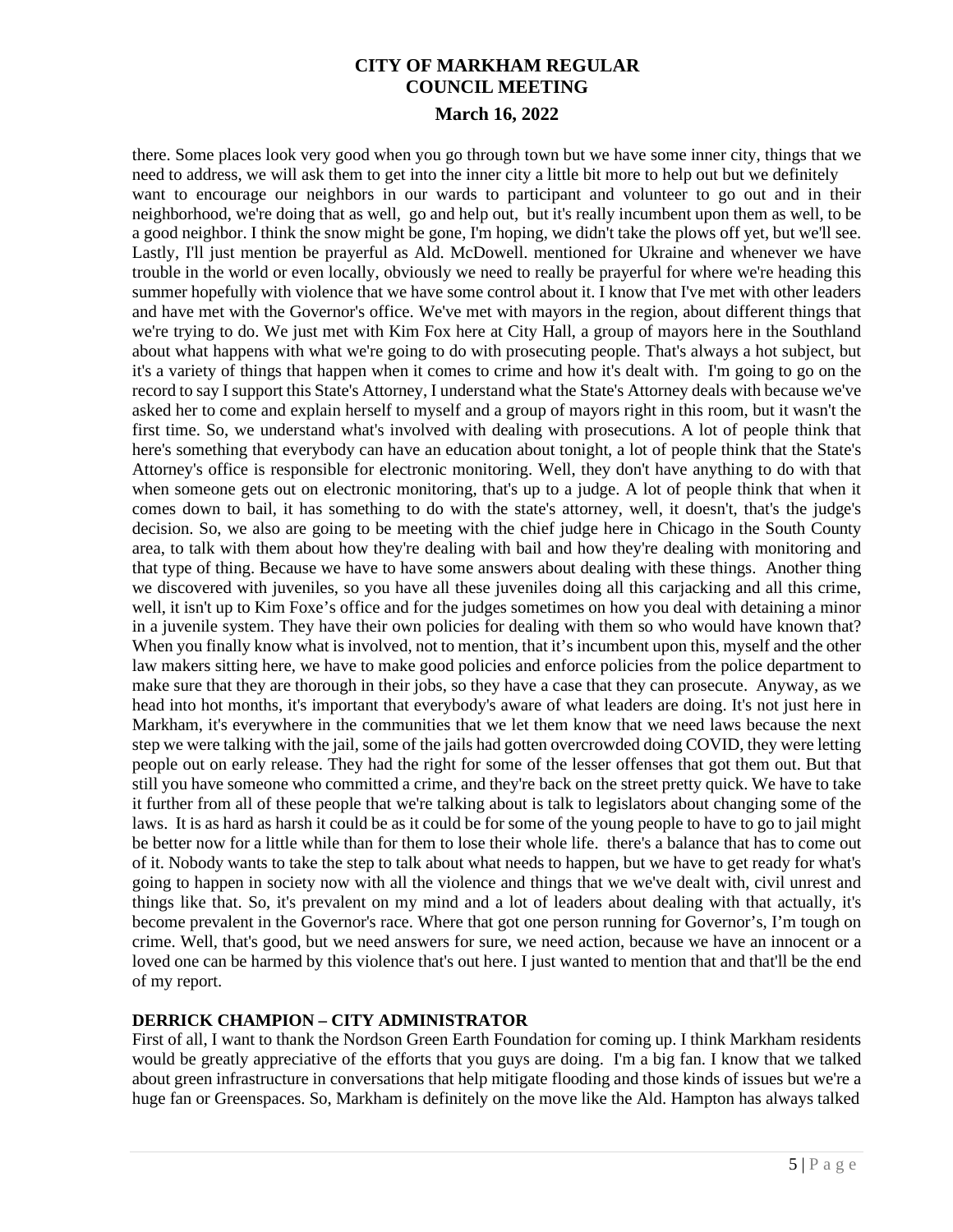about all the time, but we really excited and really see the direction the city is going in. I think that we have the right leadership period as well to support our initiative. So just wanted to acknowledge you we are really thankful. With that being said, I want to take a few minutes just to talk the things that we're working on, I know that we are currently working on a construction budget, there's a lot of funding that's coming down from the federal government that is going to trickle down to Illinois for infrastructure projects. We have to be prepared for that, so we have to create a construction budget we are working with our civil engineers so that when those fundings are headed our way, that's going to be a huge component of the application process. We want to make sure that we are on the front end of that and not the back. We want to continue to work with Amazon on our Quality-of-Life Plan, we're still focusing on our parks and schools and just making sure that Markham has great community partners. Looking forward to some of the projects that we have slated this year, to see that they come to fruition. One last thing I want to mention that we, myself, the mayor and some of the council members we will be heading out to be ICSC (International Council of Shopping Center) conference in Vegas, we are definitely starting our recruiting pitch to make sure that we're bringing in viable businesses here to Markham it is one of the things that we are really focused on, bringing healthy option restaurants. The ICSC is one of the largest conventions out in Vegas and in the country, Markham definitely wants to continue to be on the front of everything. I know that there's several Southland municipalities that will be out there as well. We want to make sure that Markham is well represented, and that we're selling Markham. We have a 404 million square feet facility, Amazon it's the largest robotic fulfillment center in this country. There are companies that actually will follow companies like that, but we want to make sure that Markham is prepared and having the right businesses here. Markham needs healthier options for people to sit down and eat, we're tired of going outside of Markham. We're really want to start taking the initiative to be a part of conferences like the one in Vegas that we're going to attend this year.

## **ALD. JONES**

Good evening., just to piggyback off of Mr. Champion, I definitely want to volunteer for Nordson on your program on May 20. So please give me a call, I definitely believe in green recycling. We only have one Earth far as I know we can say. So, I definitely support you on that. Also, I'd like to give kudos to this Council for the community breakfast, we had this past Friday, it was well attended people came out. I was wondering though, if possible, if we can put the flyer maybe in the water bills to get the word out, because some people are saying they didn't know.

*Mayor Agpawa* - I think we have to improve that, you're totally right. We'll make a note of that, Mr. Champion. We'll make sure we get it out that way.

## **ALD. JONES**

Also, you know, we've been really impressive with cleaning, we haven't got exactly when cleanup week is.

*Mayor Agpawa* - In May usually, when I'm not sure what week it is. I think it might be the second week or so. But we extended it, I think before we ran it even longer so we can run as long as we want right now, I never mind the clean it up.

## **ALD. JONES**

Also, actively pushing right now in Bremen Township area, Tax Appeals when exemptions please take advantage of that, at least sign up, call the township and just appeal. I appeal every year and I believe that definitely my taxes but stayed down a little. So please take that advantage and appeal your property taxes and see if you have all your exemptions that you have coming to you. Last but not least I want to say Happy St. Patrick's Day the Irish. Thank you.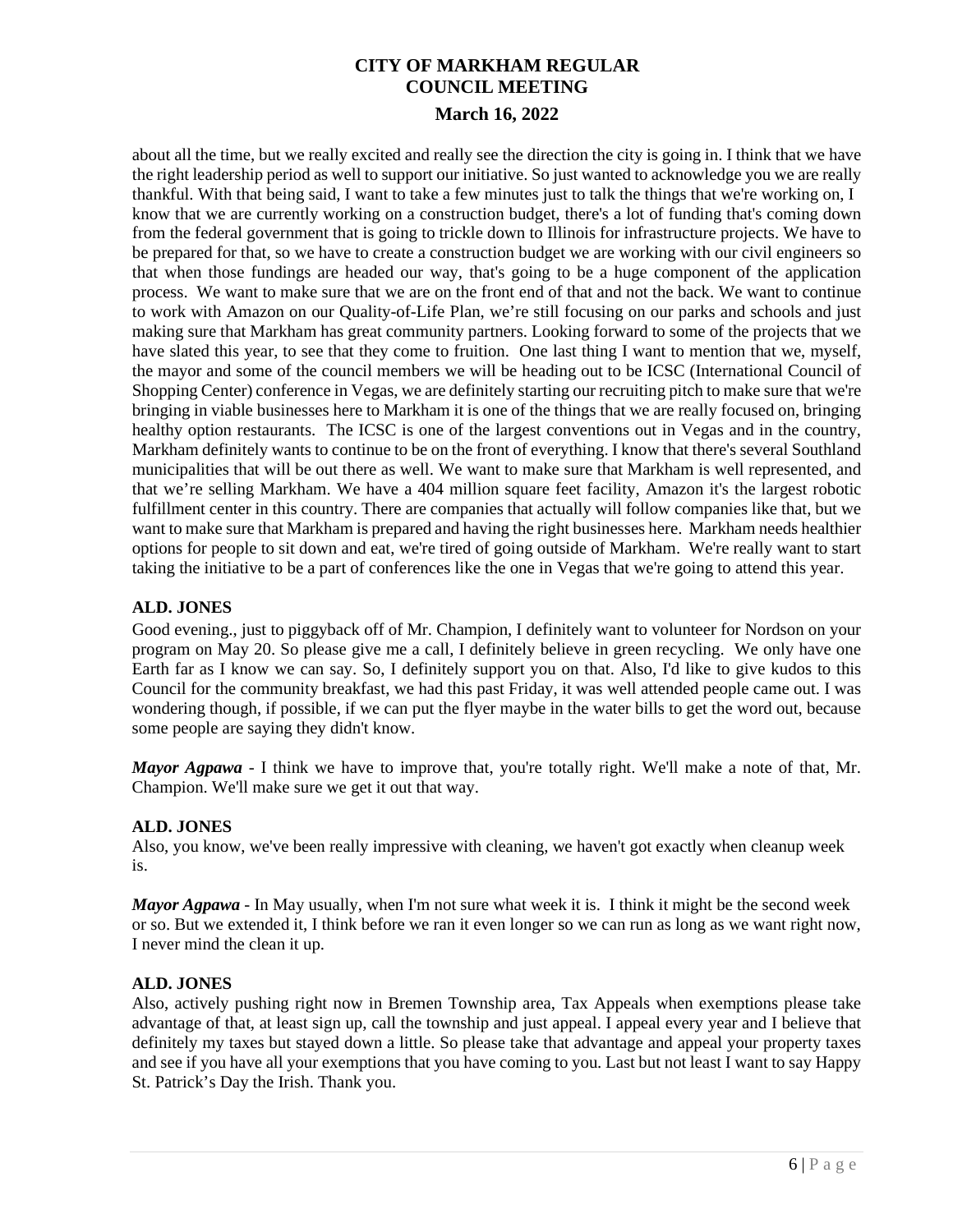## **ALD. BARRON**

First thing I'd like to mention is that there will be a memorial service at the Markham VFW tomorrow for a former city employee and firefighter Buddy Cara from 2 to 6. Also, I wanted mentioned this is National Women's Month, and I was thinking about as I was watching the news, we were the first fire department in the area to have two female lieutenants. We've got we have Ms. Bond down at the Senior Citizen Center, we have quite a few women in leadership roles within the city of Markham, supervisors in the police department. I think we're well represented; I think Markham has quite a diversity and I think we're probably ahead of the trend. I received an interesting letter today, they wanted to call my attention to a sink hole that was in a ditch on Trumbull between them. But for us, it was understanding I can feel bad and all somebody had to do was call me, I drove by twice couldn't find it I got out of my truck and physically look in the ditch, there was only just like an inch sticking out Public Works did pick it up and cleaned up. There was so much drain damage, Public Works took care that today, I thank them for that. Anyway, you know, I'm very accessible either between my home phone or cell either way, all someone has to do is call if you see something that needs to be addressed. But they want to remain anonymous, I guess it doesn't bother me it just, you know, I really think that feeling of being trapped, that kind of stuff. We're just happy to know if there's a problem so we can fix that. The other thing that I noticed today I thought we had repaired most of the signs, but I found one or two down, those will be repaired the while I'm making a list of potential street repairs going into the summer months. Hopefully we'll be able to do something. We do support appealing your taxes Bremen Township is starting the  $18<sup>th</sup>$ . I'm not quite sure when Bremen Township is. If you give them your email, they'll send you a notice and you can file your claim. Well, I think everybody knows gas is to the ceiling. It just happens to be the situation that we're in, but it does bother me going, with the senior citizens I want them to be especially alert, this has resulted in some kind of increase in crime. You can call 911 and report something suspicious you do not have to give your name it's better if you do because they would get back to you, but you don't have to give your name. I have some seniors that call me before they call the police, I tried to stop them from doing that, they don't feel comfortable. The way weather's getting warmer, so with the weather getting warmer, people should be aware and when they're gassing up your vehicle you should lock it, don't walk off and leave you mail, crime has no boundaries. I don't care where you live, crime has no boundaries. Watch the morning and evening news, so just be alert and conscious of your environment. Make sure that you protect yourself and I'm going to say this for the fifth time, you don't have anything for getting yourself hurt over. Okay, if somebody pulls a gun on you, there's nothing we can do, but give them whatever they are looking for. There'll be another day so please do due diligence with them. For the next four weeks the fish fry on Fridays, is at the Markham VFW, from 3:30 to 7:00 pm for anybody that wants to come out, it's terrific fish so with that, that's the end of my report.

## **ALD. HAMPTON-HOUSER**

Good evening, Council and audience. I want to start off by saying the Alderman is absolutely correct. the fish is delicious, and they give you plenty of it. They're very, very cordial, I solicit, and I support them 100% Every year, so please get an opportunity to support them on the fish fry, you won't regret it. A BMDS NBS Mayor the Markham community breakfast was awesome. I think we had a little snow that came in the night before and that might have held a few individuals up or whatever. But we had excellent turnout. The food was delicious, and I think everybody really enjoyed it. Also, I want to say that mayor I humbly applaud you and the mayors in the southwest area who have gotten together and said, listen we need cameras as well on Interstate 57, versus just in the city of Chicago because we do know just like there was that time has no barriers. We do know that we have had incidents on our expressway's, murders on Interstate 57 as well, so why should we not be included with actually putting cameras up as well on Interstate 57. My hat goes off to the mayor and the mayors of the Southland area who are actually getting together say hey, listen, we need these cameras on Interstate 57. Thank you, Mayor, for doing that as well. Moving on in my report in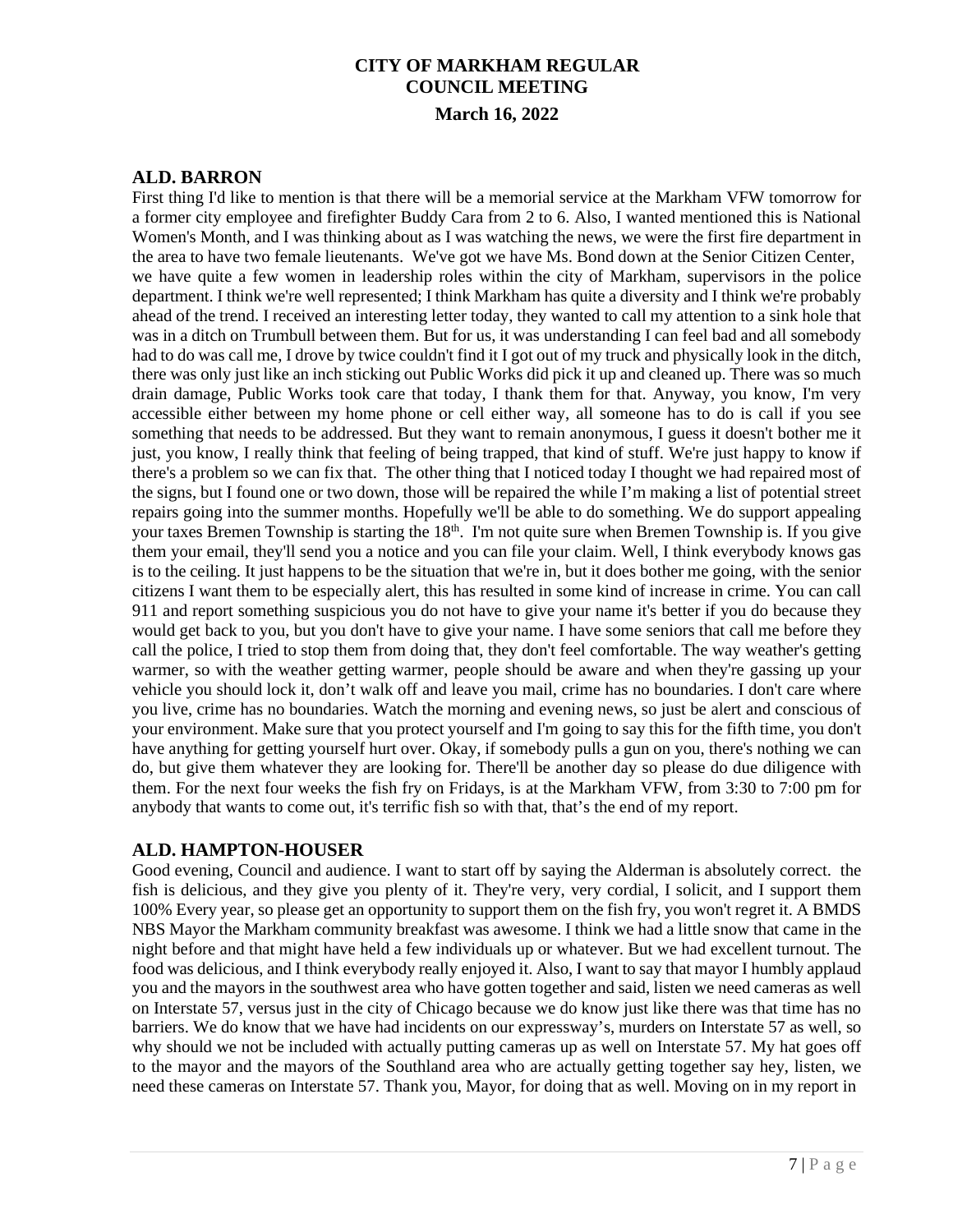Ward One, I want to let everyone know that we are in the process of our pumping station which is on 161st Hermitage we are in the processing of getting it repaired, and just bringing it a little bit more up to date as well, it needs some work, the fence needs some work, the lock needs to work because we have to make sure that it is well secured because that is our water source. I want to thank Mr. Champion for leading that up for me to make sure that we can get that pumping station painted and looking more modern is well. If you see standing water in anybody's yard, more than likely that standing water is this waste, if you see that please call Public Works and let them know. Public Works and I were out in Ward One, and we have identified six homes in Ward One alone that has waste that is actually sitting in their yard. In other words, the water and waste are not going through the system correctly. To verify that we knew it wasn't a city problem, it was something on that particular property we opened up the sewer on the streets to make sure that the sewer wasn't flooded or anything from the storm every last one of them were not flooded. There's apparently a problem that's going on within that household and they might not know how to contact us and know exactly what to do. So, if you see standing waste or whatever, please call Public Works, so we can get on that right away because that is a health hazard. We were actually in my ward and we I noticed that there was water running down one particular street that was flooding the entire street, come to find out this particular home had water build up in the crawlspace so they weren't actually pumping the water out onto the street to try let it go down to the sewer, but you can't just take it upon yourself to do that, you have to make sure you call the city and let them know what the issue is and then allow us to make the decision on exactly how you could actually rid of it. Again, please call Public Works on that. We are also in the process of starting with our cleanup on some odd vacant homes, cutting down trees, limbs and just cleaning up because you will be amazed how individuals actually take it upon themselves to dump on properties where there's no homeowner, so these vacant lots or these vacant homes you will be amazed if you see how much garbage furniture people throw out there all the time. We have already started in Ward one as far as cleaning up a lot of the vacant homes. Also, we have identified the trees that need to be cut down. At our last meeting I asked individuals who had a concern about a tree in their yard to give me the address and we can make the assessment on how we can move forward in reference to getting that tree cut down or trimmed. We have a identified those trees, so we're in the process next month that will be cutting down some trees in Ward one. I have also identified approximately 12 homes and in Ward one that need to be completely torn down. Mr. Champion and our attorney are in the process of identifying those homes and finding out exactly what steps and measures that we need to take in reference to getting these homes demo' d. Kids, play in these homes. Some individuals are actually using it as a drug house. We know it's a hazard and those homes need to be demo so we're in the process of getting that done as well. Happy St. Patrick's Day Happy day.

*Mayor Agpawa* - Thank you. I was going to just add we're cutting down trees that are bad trees that's completely rotted out there.

### **ALD. MCDOWELL**

Good evening. On 165<sup>th</sup> and Dixie Highway we have two vacant homes that have been vandalized. I did contact the police department; they were able to get both of these homes boarded up. I noticed as I was driving down the street on Saturday, one of the residents call me the boards were take it off. Again, on Monday, they went back into the home, so when the police came, they went in, and they found out someone had been back in the home, so the homes have been boarded up. I spoke with Chief, and Deputy Chief and they have placed the homes on watch, extra patrol has been going around checking those two homes and they have been secured. Also, I'm happy to say finally that the signs put up on 163rd Street going West with the no parking for the trucks, and it tells you about the actual terms for the truck. I'm really excited about also Mayor I received some phone calls from our business owners on163rd Place, they're asking if they can have some assistance with the streets over there by the Pace bus all the truck routes that come through there, 5k Bear street is so bad, I even have a hard time when I'm just doing my survey through the Ward, so they're asking for some assistance from us to see what we could possibly do to help repair that street.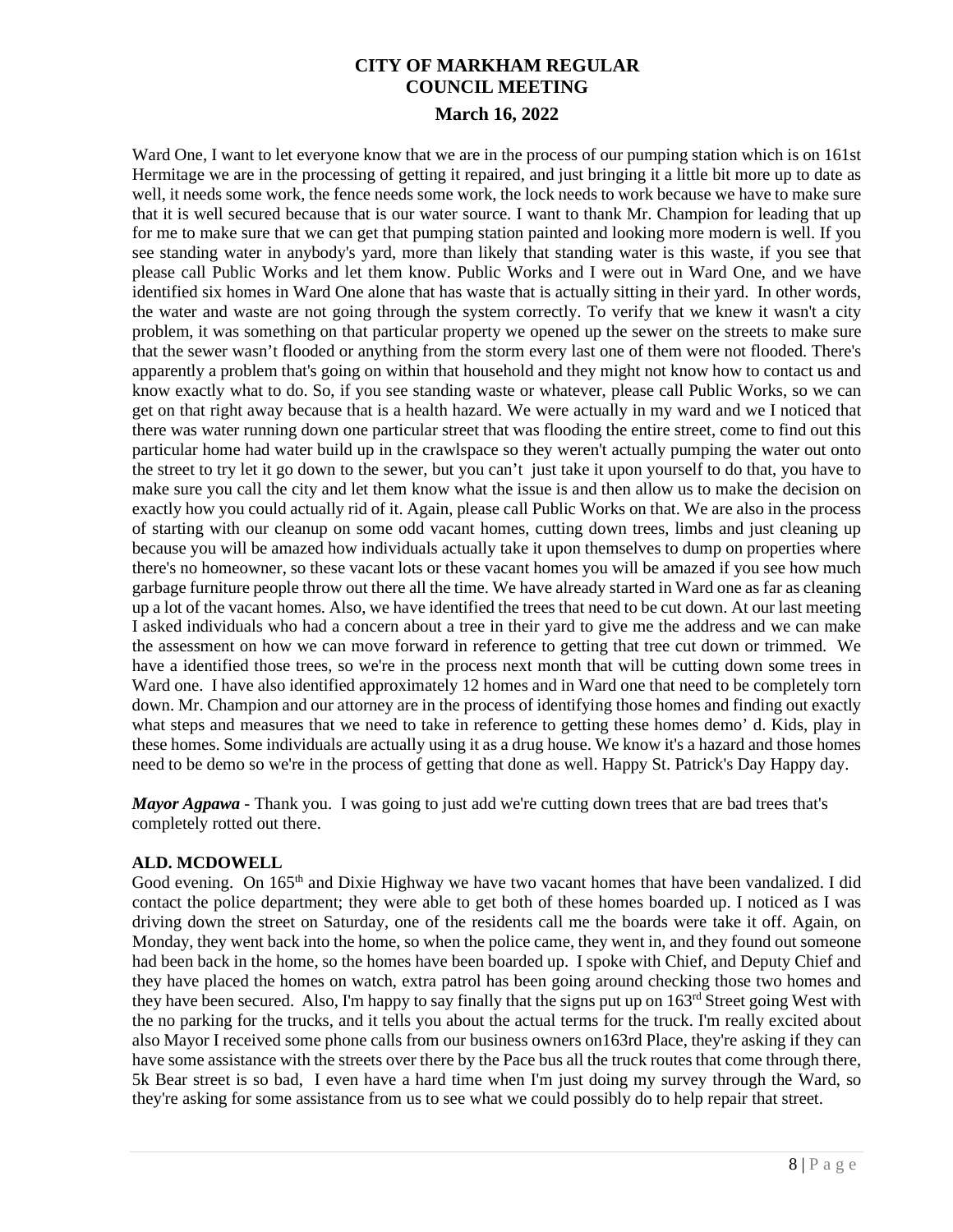*Mayor Agpawa* - Yes, it's on it's on the list this year to do some work over there.

## **ALD. MCDOWELL**

My last report for this evening in the Second Ward if you have a vacant home next door to and they are still bringing mail to that vacant home, I really need you to call the police department. I actually have a vacant home next door to me; the home has now been vacant for more than two years. Well, someone drove up today looking for the mail and got out of the car to go in the mailbox. I went to the post office I have had the mail totally stopped at the house. A lot of my mail has been going over into the house. So, if you see that please contact the police department so they can come out and actually see what's going on in the property. We need to really look out because this time of the year more than once people are looking for shelter to go into homes but now, they're looking for mail in the mailbox and thank God I had the mail stopped at two homes on my street.

*Mayor Agpawa* - Thank you all lady McDowell. That is really important if we have vacant homes in wards. We know what that means somebody's picking up mail at a place like that now, would they be live in there but they could be using it for some other activities to have a place to get things to pick up packages or whatever.

### **CLERK**

One person signed in - Mr. George Weathington.

### **MOTION TO OPEN FLOOR TO PUBLIC**

Motion by Ald. Barron, seconded by Ald. McDowell to Open Floor to Public. *Roll Call: 4 Yes/0 No/0 Absent-Motion Carried*

*Mr. George Weathington* - Good evening, you came down and spoke to me on my street, good job and appreciate it very much I'm concerned now with these trucks, these trucks as sign was put up the trucks cannot come down the street on these, these trucks back up so going down to Western going down to the end. They started turning right at 151st Kedzie which is a drainage ditch has been paved but what they doing to try to make that turn with that long trailer truck and they land on my lawn, I fixed it this spot this is the third year I've been fixing because they make that sharp turn, I talked to Ald. Jones. I also talked with the secretary for Derrick Champion, to see if you can try to put some guardrails up there. Because it's too sharp a turn to make because it's right off of Kedzie.

*Mayor Agpawa* – We could do that; Alderman let's team up down there. I know we didn't get chance to talk about it, but we can go down there and take care of okay. Well, you have it beautiful down there, it looks nice. So, we'll protect you down there, the guardrail that's not problem, we can definitely do that. So, me and the Alderman will get together and we'll take care of you, that's really easy.

### *Mr. George Weathington* - Appreciate that.

*Mayor Agpawa* - We want to make sure the police are on notice about dealing with the truck. Now we know who owns the property in the back. We will remind them with police effort to not continue to drive down the street. We didn't fix it for them.

*Mr. George Weathington* -I guess probably because it's cheaper parking in the back of me you know this farmland in the back of houses. I had some green posts up there and they ran all over that.

*Mayor Agpawa* - Well, we'll take care of it. So, we'll get the guardrail up and straighten that out and I'm sure they'll be glad to pitch in to fix it and be quiet back there.

### **MOTION TO CLOSE FLOOR TO PUBLIC**

Motion by Ald. Hampton-Houser, seconded by Ald. McDowell to Close Floor to Public. *Roll Call: 4 Yes/0 No/0 Absent-Motion Carried*